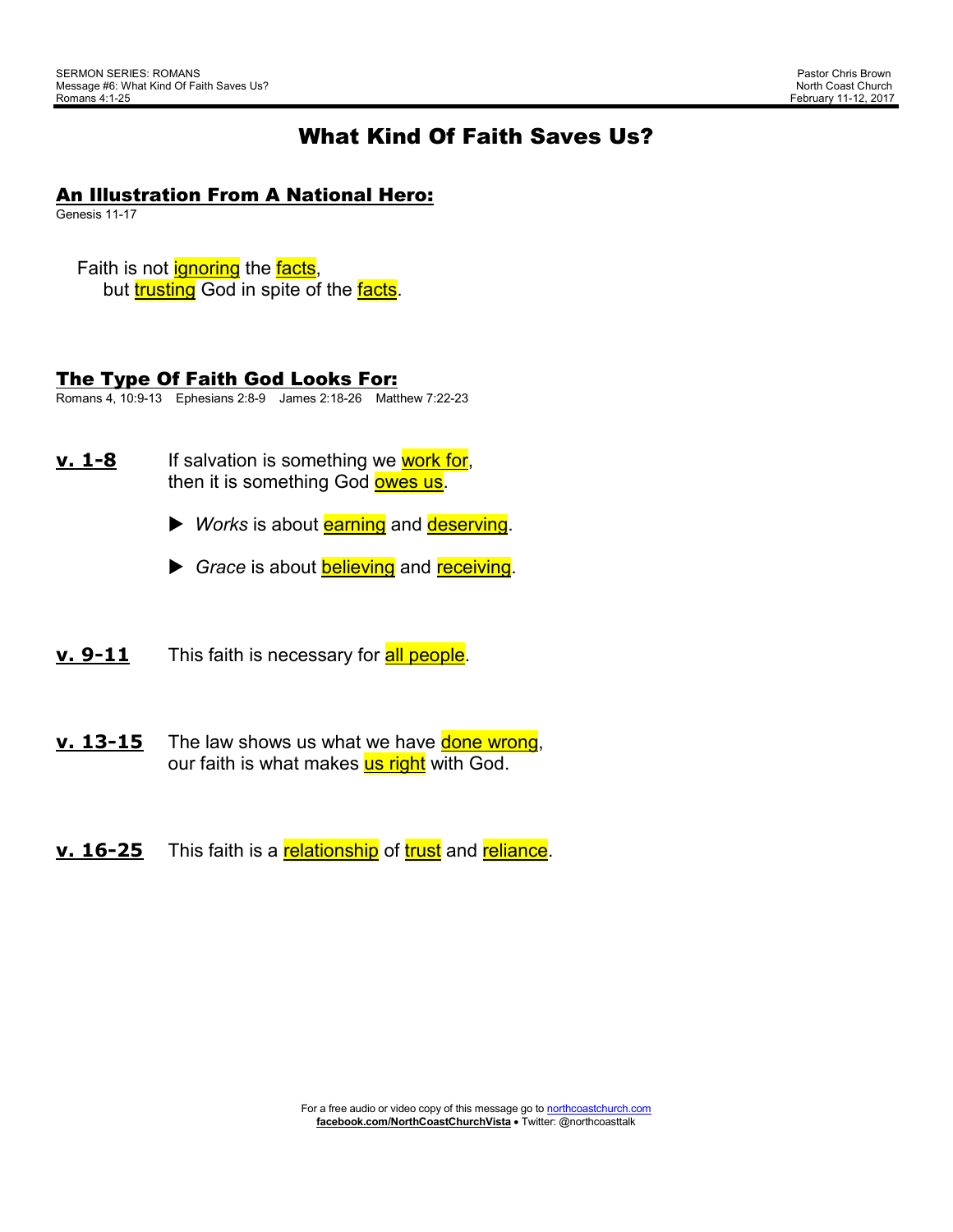For the week of February 12, 2017

#### **QUICK OVERVIEW**

Looking back at your notes from this week's teaching, was there anything that you heard for the first time, caught your attention, challenged, or confused you?

#### **MY STORY**

**1**. This week we heard we have all been offered a free gift from God worth more than any of us could imagine and that none of us deserve. Have you ever been given a gift that was difficult to receive? If so, explain.

**2.** Our salvation cannot be earned. But a genuine commitment always results in action. Our commitment to Jesus is powered by the grace we have been given and demonstrated by works we put into action. What might it look like if someone focused too much on grace at the expense of works? … focus on works at the expense of grace?

Can you think of any examples in your life when you focused too much on one, while excluding the other?

#### **DIGGING DEEPER**

**1.** This week we heard how Israels' national hero, Abraham, was saved by faith and not his works just as we are today! Yet, looking closer at Abraham's story, we also find that he heard nothing from God for 13 years (Genesis 11-17). This kind of patience and faithfulness can be no small challenge for any of us. How do the following verses help us remain faithful and patient even when God seems to be silent?

#### **Psalm 37:7-9** *New International Version (NIV)*

**<sup>7</sup>**Be still before the LORD

and wait patiently for him;

do not fret when people succeed in their ways,

when they carry out their wicked schemes.

- **<sup>8</sup>**Refrain from anger and turn from wrath; do not fret—it leads only to evil.
- **<sup>9</sup>**For those who are evil will be destroyed,

but those who hope in the LORD will inherit the land.

### **James 5:7-11** *New International Version (NIV)*

#### *Patience in Suffering*

<sup>7</sup> Be patient, then, brothers and sisters, until the Lord's coming. See how the farmer waits for the land to yield its valuable crop, patiently waitingfor the autumn and spring rains. **<sup>8</sup>**You too, be patient and stand firm, because the Lord's coming is near. **<sup>9</sup>**Don't grumble against one another, brothers and sisters, or you will be judged. The Judge is standing at the door!

**<sup>10</sup>**Brothers and sisters, as an example of patience in the face of suffering, take the prophets who spoke in the name of the Lord. **<sup>11</sup>**As you know, we count as blessed those who have persevered. You have heard of Job's perseverance and have seen what the Lord finally brought about. The Lord is full of compassion and mercy.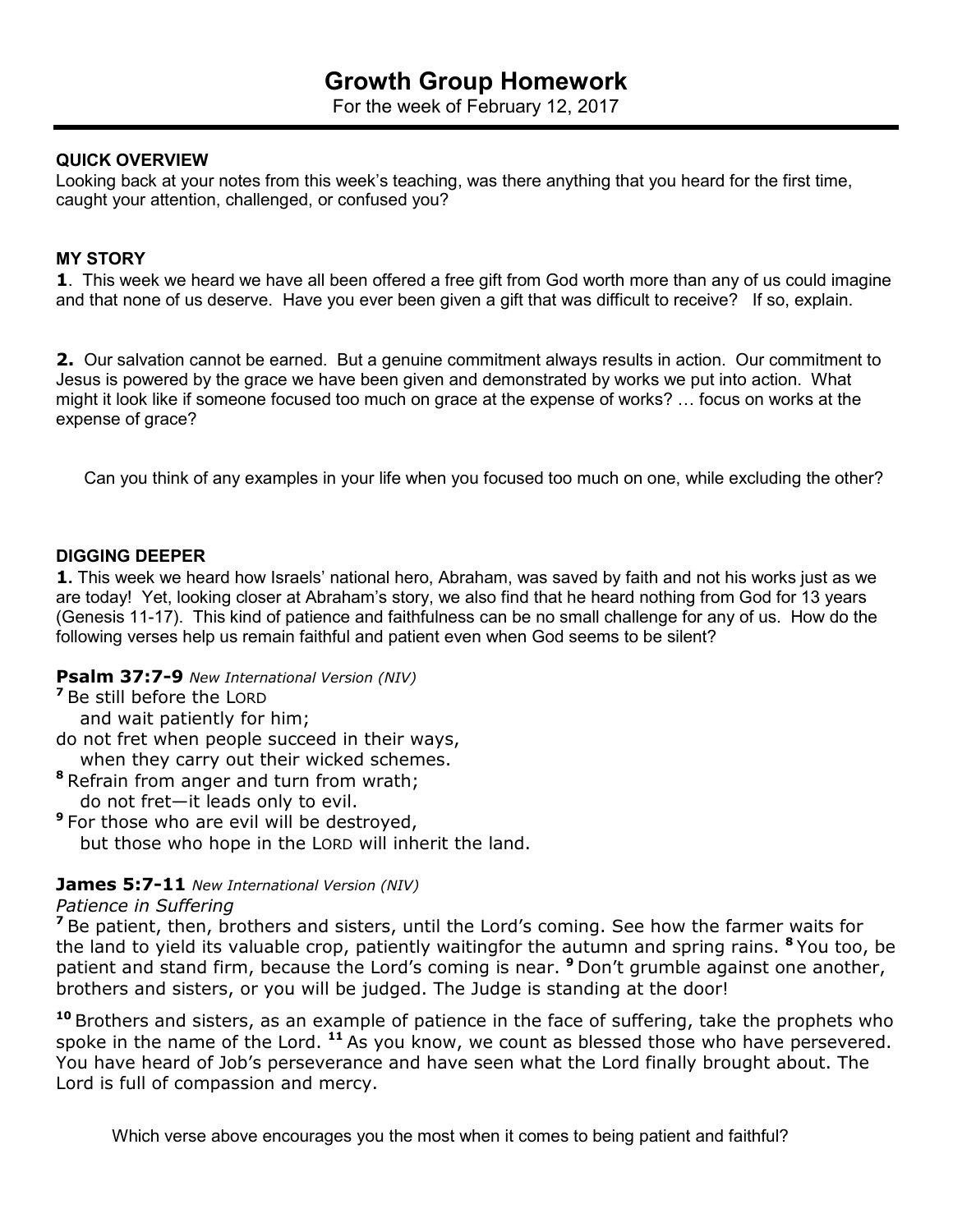**2**. The Pharisees in the New Testament were arguably the most religious people of their time and the ultimate example of having a "religious faith" rather than a "saving faith." How does Jesus' response to the Pharisees in Matthew 23 further illustrate how they thought they could "earn" their faith but missed the mark on having a "saving faith"?

# **Matthew 23:1-7** *New International Version (NIV)*

### *A Warning Against Hypocrisy*

**<sup>1</sup>** Then Jesus said to the crowds and to his disciples: **<sup>2</sup>**"The teachers of the law and the Pharisees sit in Moses' seat. **<sup>3</sup>**So you must be careful to do everything they tell you. But do not do what they do, for they do not practice what they preach. **<sup>4</sup>**They tie up heavy, cumbersome loads and put them on other people's shoulders, but they themselves are not willing to lift a finger to move them.

<sup>5</sup> "Everything they do is done for people to see: They make their phylacteries<sup>[a]</sup> wide and the tassels on their garments long; **<sup>6</sup>**they love the place of honor at banquets and the most important seats in the synagogues; **<sup>7</sup>**they love to be greeted with respect in the marketplaces and to be called 'Rabbi' by others.

# **Matthew 23:15** *New International Version (NIV*)

**<sup>15</sup>**"Woe to you, teachers of the law and Pharisees, you hypocrites! You travel over land and sea to win a single convert, and when you have succeeded, you make them twice as much a child of hell as you are.

### **Matthew 23:23** *New International Version (NIV)*

**<sup>23</sup>**"Woe to you, teachers of the law and Pharisees, you hypocrites! You give a tenth of your spices—mint, dill and cumin. But you have neglected the more important matters of the law justice, mercy and faithfulness. You should have practiced the latter, without neglecting the former.

# **Matthew 23:25-26** *New International Version (NIV)*

**<sup>25</sup>**"Woe to you, teachers of the law and Pharisees, you hypocrites! You clean the outside of the cup and dish, but inside they are full of greed and self-indulgence. **<sup>26</sup>**Blind Pharisee! First clean the inside of the cup and dish, and then the outside also will be clean.

**3.** It is incredible news that there is nothing we can do to "earn" our salvation and that it is a free gift offered to all. Yet, it is also true that an authentic "saving faith" cannot remain dormant, hidden or silent. Jesus gave us nine beatitudes that demonstrate an authentic faith in action, which is also a natural outflow of God's spirit changing us from the inside out. As you read through Matthew 5:1-11, jot down each beatitude, and then answer the following questions.

# **Matthew 5:1-11** *New International Version (NIV)*

### *Introduction to the Sermon on the Mount*

**<sup>1</sup>** Now when Jesus saw the crowds, he went up on a mountainside and sat down. His disciples came to him, **<sup>2</sup>**and he began to teach them.

# **The Beatitudes**

He said:

- **<sup>3</sup>**"Blessed are the poor in spirit, for theirs is the kingdom of heaven.
- **<sup>4</sup>**Blessed are those who mourn, for they will be comforted.
- **<sup>5</sup>**Blessed are the meek,